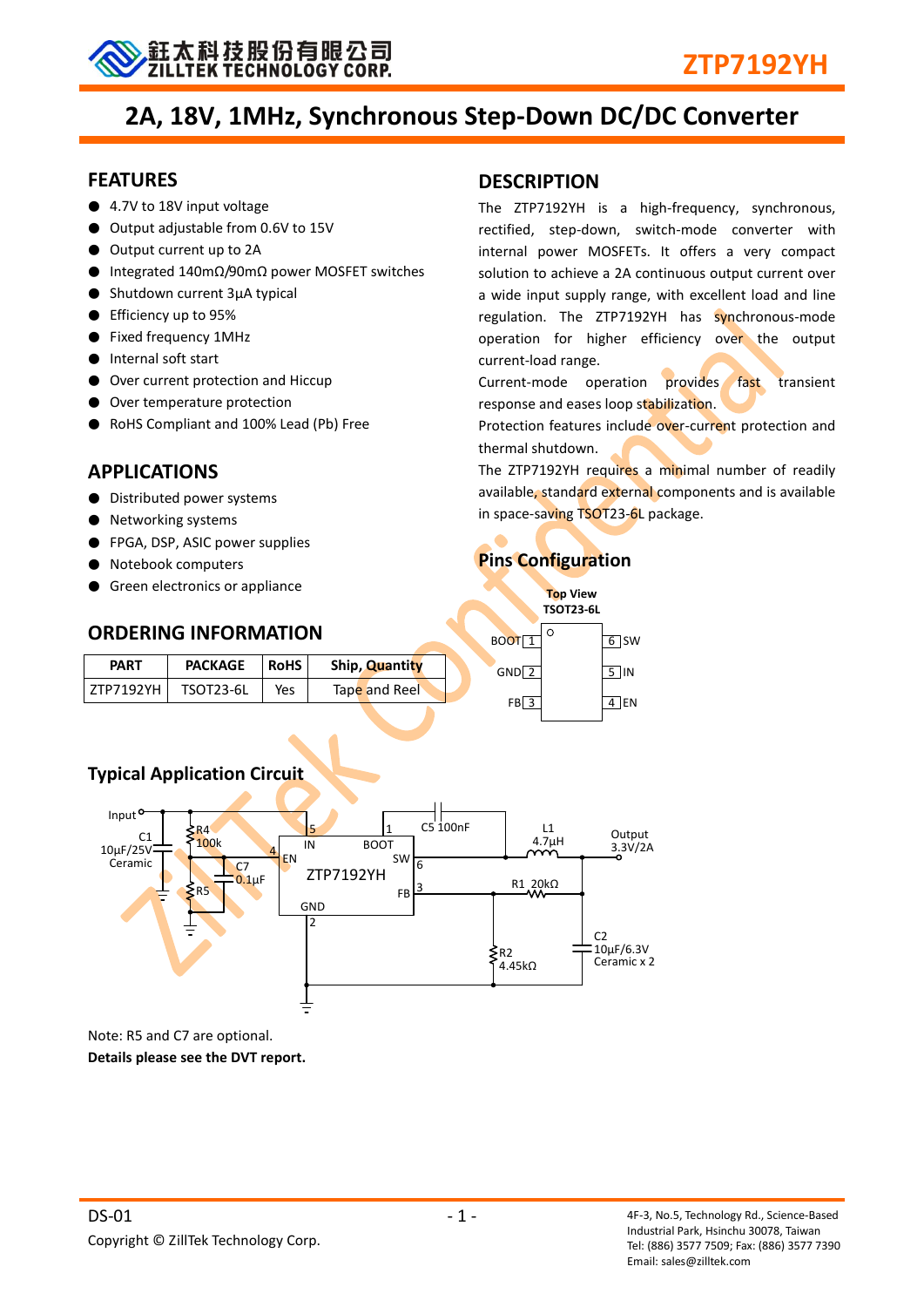

#### **Absolute Maximum Ratings**

| Storage Temperature Range  -65°C to +150°C |  |
|--------------------------------------------|--|
|                                            |  |
|                                            |  |

**CAUTION**: Stresses above those listed in "Absolute Maximum Ratings" may cause permanent damage to the device. This is a stress only rating and operation of the device at these or any other conditions above those indicated in the operational sections of this specification is not implied.

#### **Electro-Static Discharge Sensitivity**

This integrated circuit can be damaged by ESD. It is recommended that all integrated circuits be handled with proper precautions. Failure to observe proper handling and installation procedures can cause damage. ESD damage can range from subtle performance degradation to complete device failure.

### **Recommended Operating Conditions**

| Operating Temperature Range  -40°C to +125°C |  |
|----------------------------------------------|--|

## **Package Thermal Characteristics**

| TSOT23-6L: |  |
|------------|--|
|            |  |
|            |  |

#### **Pins Description**

| <b>TSOT</b><br>Symbol<br>$23 - 6L$ |             | <b>Description</b>                |  |  |
|------------------------------------|-------------|-----------------------------------|--|--|
|                                    | <b>BOOT</b> | High-side gate drive boost input. |  |  |
| 2                                  | GND         | Ground.                           |  |  |
| 3                                  | FB          | Feedback input.                   |  |  |
| 4                                  | <b>EN</b>   | Enable input.                     |  |  |
| 5                                  | IN          | Power input.                      |  |  |
| 6                                  | <b>SW</b>   | Power switching output.           |  |  |

## **Functional Block Diagram**

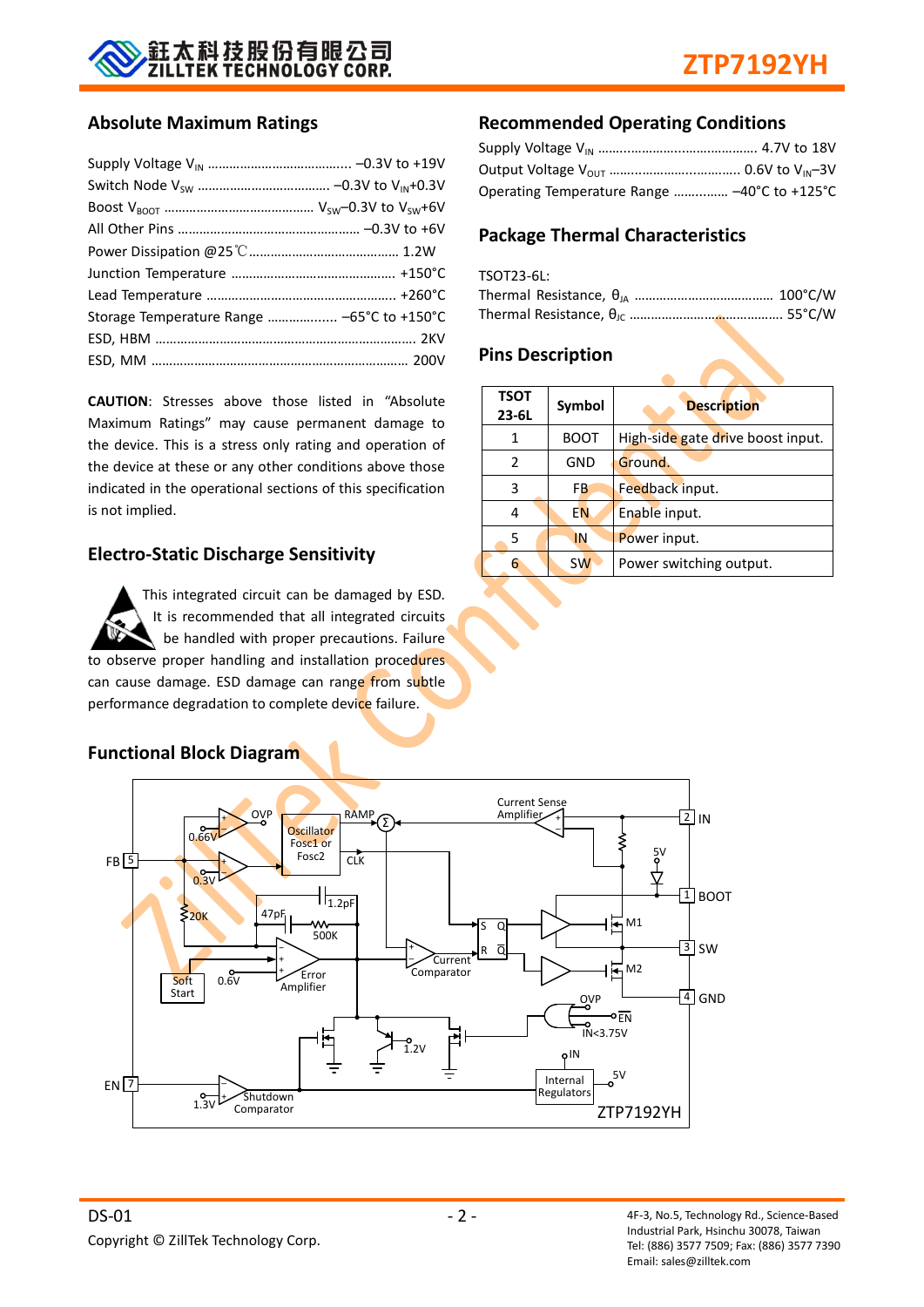

## **Electrical Specifications**

( $T_A$  = +25°C,  $V_{IN}$  = +12V, unless otherwise noted.)

| <b>PARAMETER</b>                                           | Symbol                     | <b>TEST CONDITIONS</b>                         | <b>MIN</b>     | <b>TYP</b>   | <b>MAX</b> | <b>UNIT</b> |
|------------------------------------------------------------|----------------------------|------------------------------------------------|----------------|--------------|------------|-------------|
| Supply Voltage                                             | $V_{IN}$                   |                                                | 4.7            |              | 18         | $\vee$      |
| <b>Output Voltage</b>                                      | $V_{OUT}$                  |                                                | 0.6            |              | 15         | $\vee$      |
| Shutdown Supply Current                                    |                            | $V_{EN} = 0V$                                  |                | 3            | 6          | μA          |
| <b>Supply Current</b>                                      |                            | $V_{EN}$ = 2.0V, $V_{FB}$ = 0.64V              |                | 0.7          |            | mA          |
| Feedback Voltage                                           | $V_{FB}$                   | $4.7V \le V_{IN} \le 18V$                      | 0.588          | 0.6          | 0.612      | $\vee$      |
| Feedback Over-voltage Threshold                            |                            |                                                |                | 0.66         |            | $\vee$      |
| Error Amplifier Voltage Gain *                             | $\mathsf{A}_{\mathsf{EA}}$ |                                                |                | 1000         |            | V/V         |
| High-Side Switch-On Resistance *                           | $R_{DS(ON)1}$              |                                                |                | 140          |            | $m\Omega$   |
| Low-side Switch-On Resistance *                            | $R_{DS(ON)2}$              |                                                |                | 90           |            | $m\Omega$   |
| High-Side Switch Leakage Current                           |                            | $V_{FN} = 0V, V_{SW} = 0V,$<br>$T_A = +125$ °C |                |              | 10         | μA          |
| <b>Upper Switch Current Limit</b>                          |                            | Minimum Duty Cycle                             | $\overline{3}$ | 3.6          |            | A           |
| Lower Switch Current Limit                                 |                            | From Drain to Source                           |                | $\Omega$     |            | A           |
| <b>Oscillation Frequency</b>                               | $F_{\text{OSC1}}$          |                                                | 0.9            | $\mathbf{1}$ | 1.1        | MHz         |
| <b>Short Circuit Oscillation Frequency</b>                 | F <sub>OSC2</sub>          | $V_{FB} = 0V$                                  | 100            | 125          | 150        | <b>KHz</b>  |
| Maximum Duty Cycle                                         | $D_{MAX}$                  | $V_{FB} = 0.5V$                                |                | 90           |            | %           |
| Minimum On Time *                                          |                            |                                                |                | 120          |            | ns          |
| <b>EN Falling Threshold Voltage</b>                        |                            | <b>V<sub>EN</sub></b> Falling                  |                | 1.12         |            | $\vee$      |
| EN Rising Threshold Voltage                                |                            | V <sub>EN</sub> Rising                         |                | 1.22         |            | $\vee$      |
| Input Under Voltage Lockout Threshold                      |                            | V <sub>IN</sub> Rising                         |                | 3.5          |            | $\vee$      |
| Input Under Voltage Lockout Threshold<br><b>Hysteresis</b> |                            |                                                |                | 240          |            | mV          |
| Soft-Start Period                                          |                            |                                                |                | $\mathbf{1}$ |            | ms          |
| Thermal Shutdown *                                         |                            |                                                |                | 150          |            | °C          |

\* Guaranteed by design, not tested.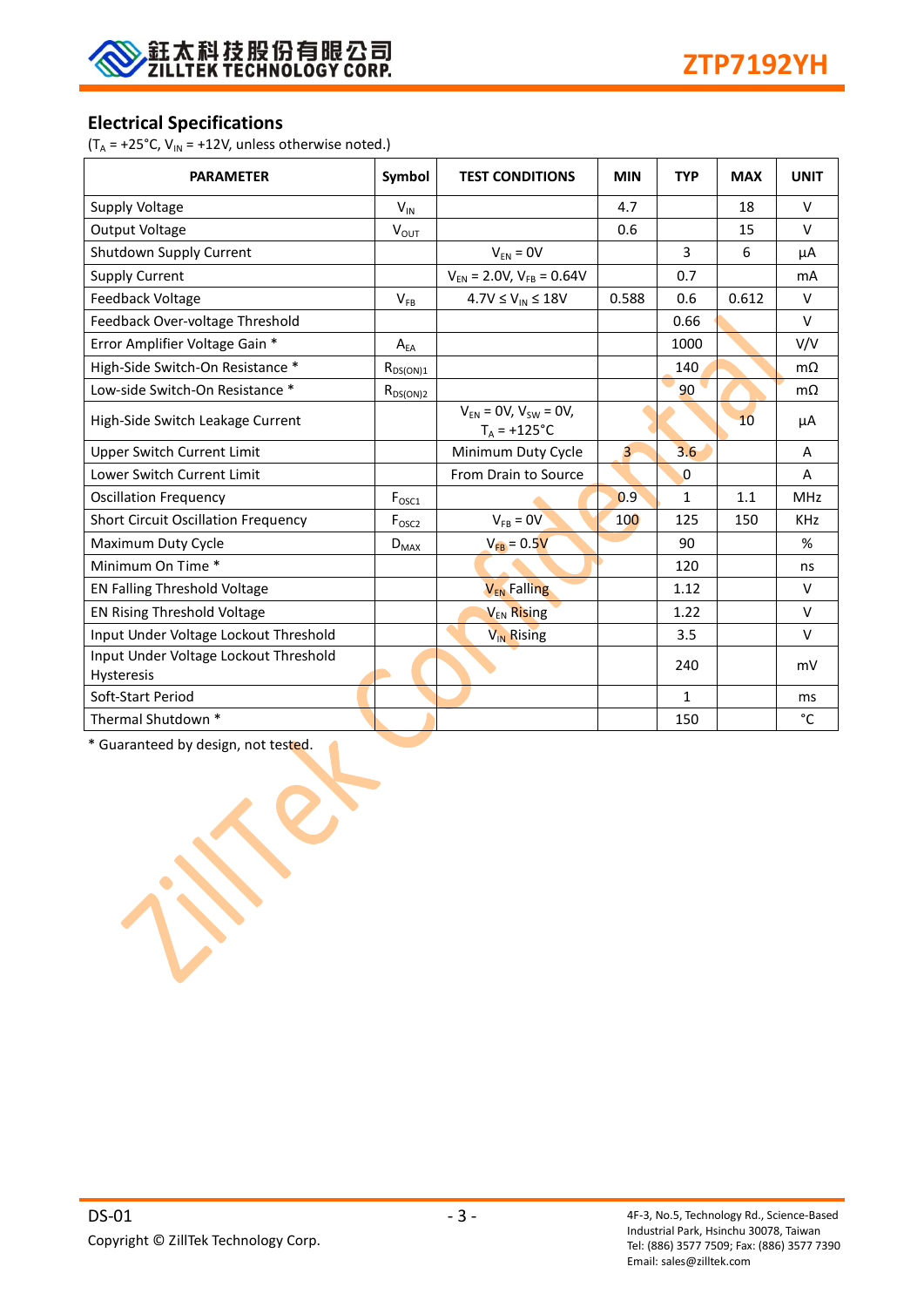### **Typical Characteristics**

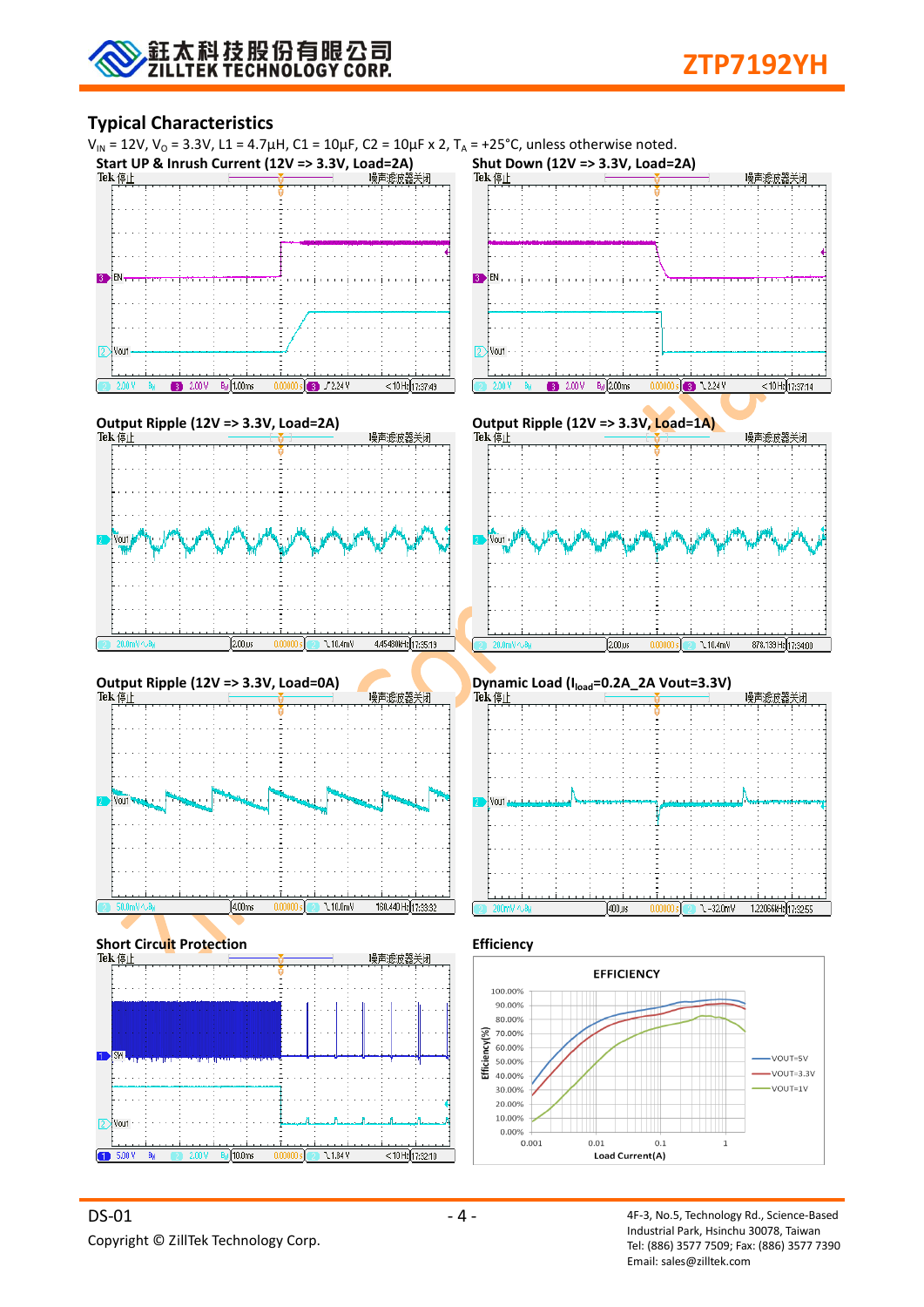### **APPLICATION INFORMATION**

#### **Overview**

The ZTP7192YH is a synchronous rectified, current-mode, step-down regulator. It regulates input voltages from 4.7V to 18V down to an output voltage as low as 0.6V, and supplies up to 2A of load current.

The ZTP7192YH uses current-mode control to regulate the output voltage. The output voltage is measured at FB through a resistive voltage divider and amplified through the internal transconductance error amplifier.

The converter uses internal N-Channel MOSFET switches to step-down the input voltage to the regulated output voltage. Since the high side MOSFET requires a gate voltage greater than the input voltage, a boost capacitor connected between SW and BOOT is needed to drive the high side gate. The boost capacitor is charged from the internal 5V rail when SW is low.

When the ZTP7192YH FB pin exceeds 10% of the nominal regulation voltage of 0.6V, the over voltage comparator is tripped, forcing the high-side switch off.

#### **Pins Description**

**BOOT:** High-Side Gate Drive Boost Input. BOOT supplies the drive for the high-side N-Channel MOSFET switch. Connect a 0.1μF or greater capacitor from SW to BOOT to power the high side switch.

**IN:** Power Input. IN supplies the power to the IC, as well as the step-down converter switches. Drive IN with a 4.7V to 18V power source. Bypass IN to GND with a suitably large capacitor to eliminate noise on the input to the IC.

**SW:** Power Switching Output. SW is the switching node that supplies power to the output. Connect the output LC filter from SW to the output load. Note that a capacitor is required from SW to BOOT to power the high-side switch.

**GND:** Ground.

**FB:** Feedback Input. FB senses the output voltage to regulate that voltage. Drive FB with a resistive voltage divider from the output voltage. The feedback threshold is 0.6V.

**EN:** Enable Input. EN is a digital input that turns the regulator on or off. Drive EN high to turn on the regulator, drive it low to turn it off. Pull up with 100kΩ resistor for automatic startup.

#### **Setting the Output Voltage**

The external resistor divider sets the output voltage. The feedback resistor R1 also sets the feedback-loop bandwidth through the internal compensation capacitor (see the Typical Application circuit). Choose R1 around 10kΩ, and R2 by:

 $R2 = R1 / (V_{OUT}/0.6V - 1)$ 

Use a network below for when  $V_{\text{OUT}}$  is low.



Table 1 lists the recommended resistors value for common output voltages.

| $V_{OUT} (V)$ | $R1(K\Omega)$ | $R2(K\Omega)$ |
|---------------|---------------|---------------|
| 1.05          | 95(1%)        | 126.7(1%)     |
| 1.2           | 90(1%)        | 90(1%)        |
| 1.8           | 70(1%)        | 35(1%)        |
| 2.5           | 46.7(1%)      | 14.7(1%)      |
| 3.3           | 20(1%)        | 4.4(1%)       |
| 5             | 41.4(1%)      | 5.6(1%)       |
|               |               |               |

Table 1: Resistor selection for common output voltages.

#### **Inductor**

The inductor is required to supply constant current to the output load while being driven by the switched input voltage. A larger value inductor will result in less ripple current that will result in lower output ripple voltage. However, the larger value inductor will have a larger physical size, higher series resistance, and/or lower saturation current. A good rule for determining the inductance to use is to allow the peak-to-peak ripple current in the inductor to be approximately 30% of the maximum switch current limit. Also, make sure that the peak inductor current is below the maximum switch current limit. The inductance value can be calculated by: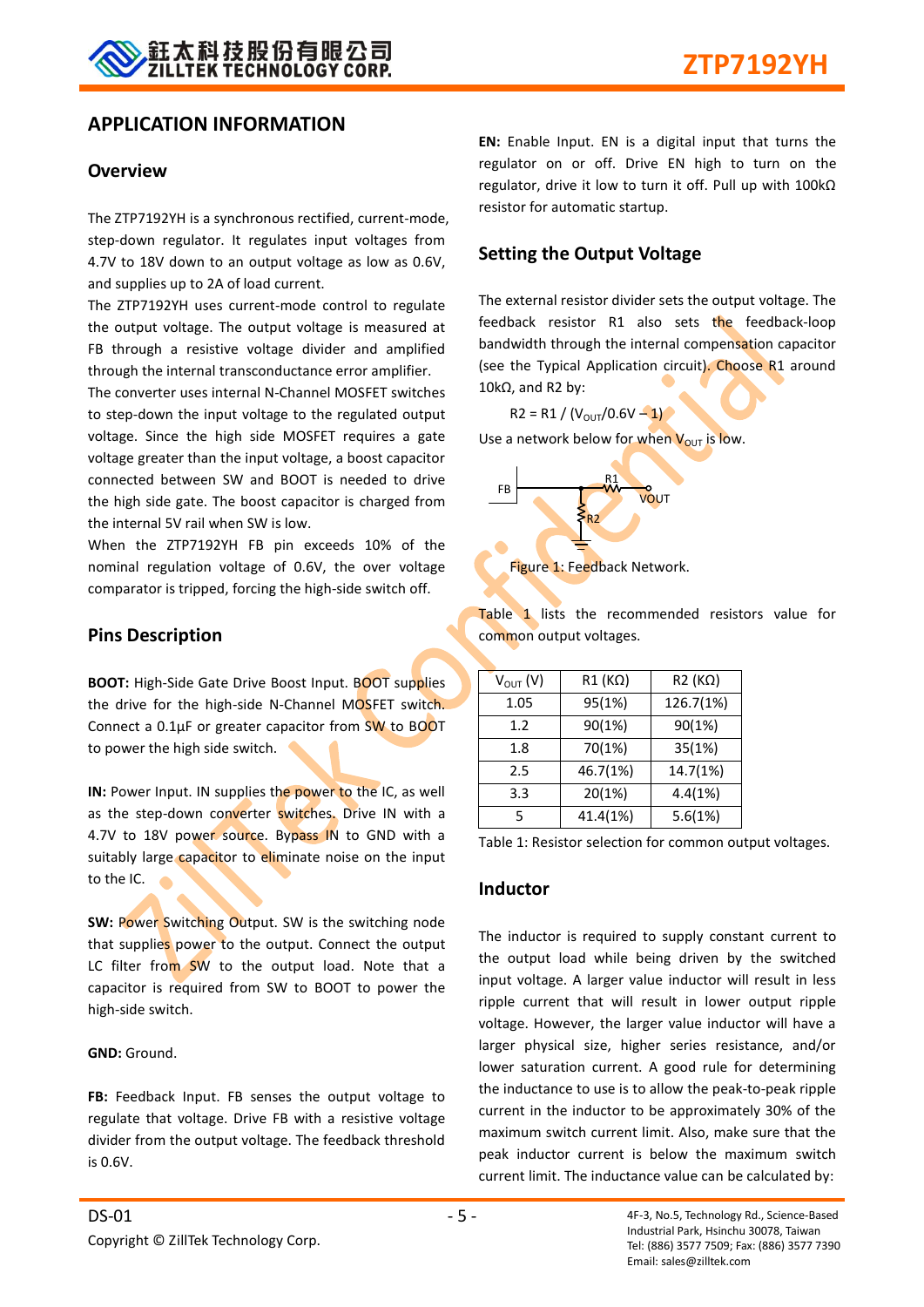

#### L = [  $V_{\text{OUT}}$  / (f<sub>s</sub> × ΔI<sub>L</sub>) ] × (1 –  $V_{\text{OUT}}/V_{\text{IN}}$ )

Where  $V_{OUT}$  is the output voltage,  $V_{IN}$  is the input voltage,  $f_s$  is the switching frequency, and  $\Delta I_L$  is the peak-to-peak inductor ripple current.

Choose an inductor that will not saturate under the maximum inductor peak current. The peak inductor current can be calculated by:

 $I_{LP} = I_{LOAD} + [ V_{OUT} / (2 \times f_S \times L) ] \times (1 - V_{OUT} / V_{IN})$ 

Where  $I_{\text{LOAD}}$  is the load current.

The choice of which style inductor to use mainly depends on the price vs. size requirements and any EMI requirements.

#### **Optional Schottky Diode**

During the transition between high-side switch and low-side switch, the body diode of the low-side power MOSFET conducts the inductor current. The forward voltage of this body diode is high. An optional Schottky diode may be paralleled between the SW pin and GND pin to improve overall efficiency. Table 2 lists example Schottky diodes and their Manufacturers.

| Part<br><b>Number</b> | <b>Voltage and</b><br><b>Current Rating</b> | Vendor                         |
|-----------------------|---------------------------------------------|--------------------------------|
| B130                  | 30V, 1A                                     | Diodes Inc.                    |
| <b>SK13</b>           | 30V, 1A                                     | Diodes Inc.                    |
| MBRS130               | 30V, 1A                                     | <b>International Rectifier</b> |

Table 2: Diode selection guide.

#### **Input Capacitor**

The input current to the step-down converter is discontinuous, therefore a capacitor is required to supply the AC current to the step-down converter while maintaining the DC input voltage. Use low ESR capacitors for the best performance. Ceramic capacitors are preferred, but tantalum or low-ESR electrolytic capacitors may also suffice. Choose X5R or X7R dielectrics when using ceramic capacitors.

Since the input capacitor (C1) absorbs the input switching current it requires an adequate ripple current rating. The RMS current in the input capacitor can be estimated by:

 $I_{C1} = I_{LOAD} \times [(V_{OUT}/V_{IN}) \times (1 - V_{OUT}/V_{IN})]^{1/2}$ 

The worst-case condition occurs at  $V_{IN} = 2V_{OUT}$ , where  $I_{C1}$  $= I_{LOAD}/2$ . For simplification, choose the input capacitor whose RMS current rating greater than half of the maximum load current.

The input capacitor can be electrolytic, tantalum or ceramic. When using electrolytic or tantalum capacitors, a small, high quality ceramic capacitor, i.e. 0.1μF, should be placed as close to the IC as possible. When using ceramic capacitors, make sure that they have enough capacitance to provide sufficient charge to prevent excessive voltage ripple at input. The input voltage ripple for low ESR capacitors can be estimated by:

 $\Delta$ V<sub>IN</sub> = [ I<sub>LOAD</sub>/(C1 × f<sub>S</sub>) ] × (V<sub>OUT</sub>/V<sub>IN</sub>) × (1 – V<sub>OUT</sub>/V<sub>IN</sub>) Where C1 is the input capacitance value.

## **Output Capacitor**

The output capacitor is required to maintain the DC output voltage. Ceramic, tantalum, or low ESR electrolytic capacitors are recommended. Low ESR capacitors are preferred to keep the output voltage ripple low. The output voltage ripple can be estimated  $by:$ 

$$
\Delta V_{\text{OUT}} = [V_{\text{OUT}}/(f_{\text{S}} \times L)] \times (1 - V_{\text{OUT}}/V_{\text{IN}})
$$
  
 
$$
\times [R_{\text{ESR}} + 1 / (8 \times f_{\text{S}} \times C2)]
$$

Where  $C2$  is the output capacitance value and  $R_{ESR}$  is the equivalent series resistance (ESR) value of the output capacitor.

In the case of ceramic capacitors, the impedance at the switching frequency is dominated by the capacitance. The output voltage ripple is mainly caused by the capacitance. For simplification, the output voltage ripple can be estimated by:

$$
\Delta V_{\text{OUT}} = [\ V_{\text{OUT}} / (8 \times f_s^2 \times L \times C2) ] \times (1 - V_{\text{OUT}} / V_{\text{IN}})
$$

In the case of tantalum or electrolytic capacitors, the ESR dominates the impedance at the switching frequency. For simplification, the output ripple can be approximated to:

$$
\Delta V_{\text{OUT}} = [\ V_{\text{OUT}} / (f_{\text{S}} \times L)] \times (1 - V_{\text{OUT}} / V_{\text{IN}}) \times R_{\text{ESR}}
$$

The characteristics of the output capacitor also affect the stability of the regulation system. The ZTP7192YH can be optimized for a wide range of capacitance and ESR values.

#### **External Bootstrap Diode**

An external bootstrap diode may enhance the efficiency of the regulator, the applicable conditions of external BOOT diode are:

 $\bullet$  V<sub>OUT</sub> = 5V or 3.3V; and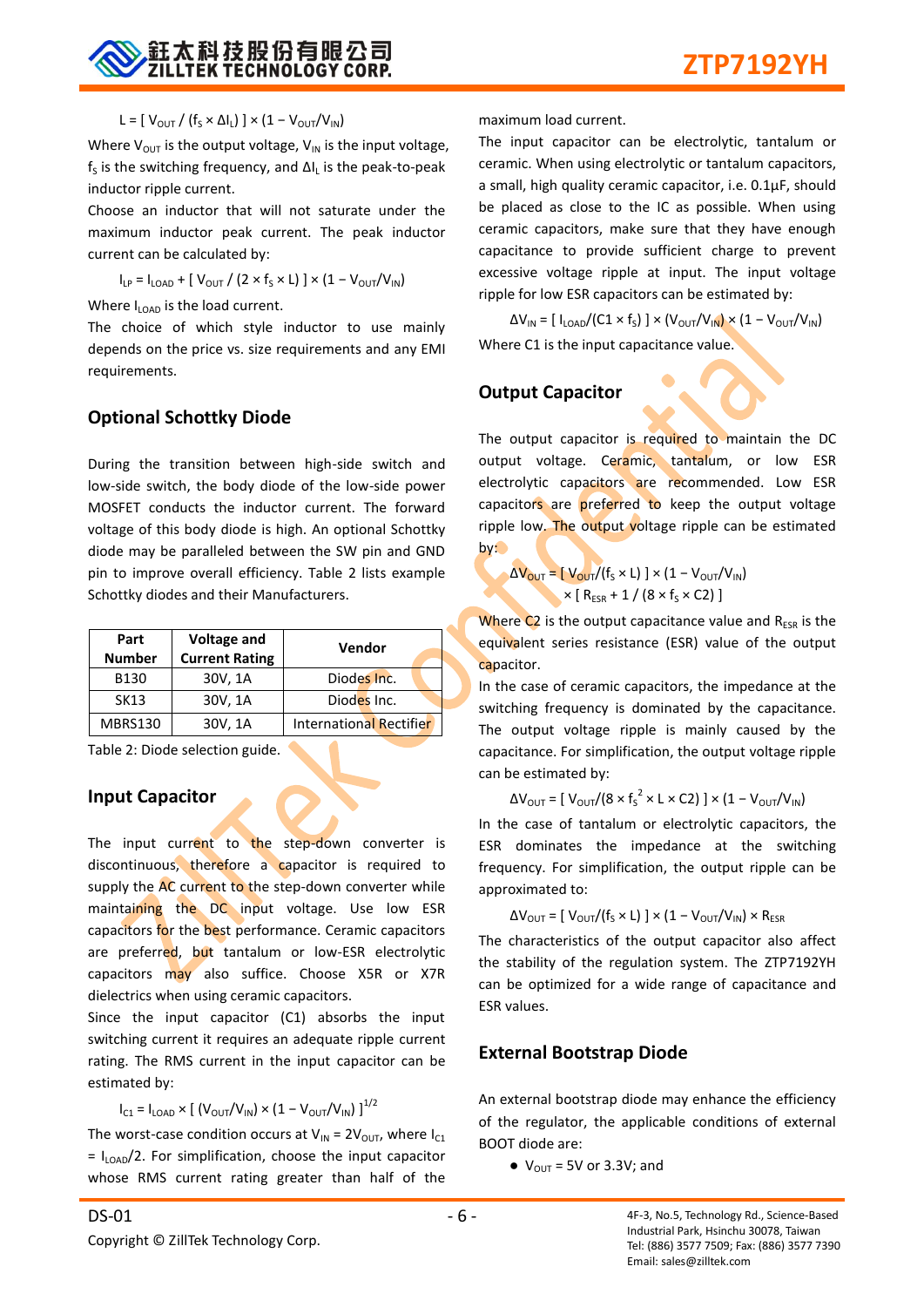• Duty cycle is high:  $D = V_{OUT}/V_{IN} > 65\%$ 

In these cases, an external BOOT diode is recommended from the output of the voltage regulator to BOOT pin, as shown in Figure 2.



Figure 2: Add optional external bootstrap diode to enhance efficiency.

The recommended external BOOT diode is IN4148, and the BOOT capacitor is  $0.1 \sim 1 \mu F$ .

When  $V_{IN} \leq 6V$ , for the purpose of promote the efficiency, it can add an external Schottky diode between IN and BOOT pins, as shown in Figure 3.



Figure 3: Add a Schottky diode to promote efficiency when  $V_{IN} \leq 6V$ .

## **PCB Layout Guide**

PCB layout is very important to achieve stable operation. Please follow the guidelines below.

- 1) Keep the path of switching current short and minimize the loop area formed by Input capacitor, high-side MOSFET and low-side MOSFET.
- 2) Bypass ceramic capacitors are suggested to be put close to the  $V_{IN}$  Pin.
- 3) Ensure all feedback connections are short and direct. Place the feedback resistors and compensation components as close to the chip as possible.
- 4) Rout SW away from sensitive analog areas such as FB.
- 5) Connect IN, SW, and especially GND respectively to a large copper area to cool the chip to improve thermal performance and long-term reliability.

## **BOM of ZTP7192YH**

Please refer to the Typical Application Circuit.

| Item | Reference | Part               |
|------|-----------|--------------------|
|      | C1        | $10\mu F$          |
|      | C5        | 100 <sub>n</sub> F |
|      | C7        | $0.1\mu F$         |
|      | R4        | 100K               |

Table 3: BOM selection table I.

|                | L1                 | R <sub>1</sub> | R <sub>2</sub> | C <sub>2</sub>       |
|----------------|--------------------|----------------|----------------|----------------------|
| Vout = $5.0V$  | $6.8\mu$ H         | 41.4K          | 5.6K           | $10\mu$ F $\times$ 2 |
| Vout = $3.3V$  | 4.7 <sub>u</sub> H | 20K            | 4.4K           | $10\mu$ F $\times$ 2 |
| $Vout = 2.5V$  | 3.3 <sub>µ</sub> H | 46.7K          | 14.7K          | $10\mu$ F $\times$ 2 |
| $Vout = 1.8V$  | 2.2 <sub>µ</sub> H | 70K            | 35K            | $10\mu$ F $\times$ 2 |
| Vout = $1.2V$  | 2.2 <sub>µ</sub> H | 90K            | 90K            | $10\mu$ F $\times$ 2 |
| Vout = $1.05V$ | $2.2\mu$ H         | 95K            | 126K           | $10\mu$ F $\times$ 2 |

Table 4: BOM selection table II.